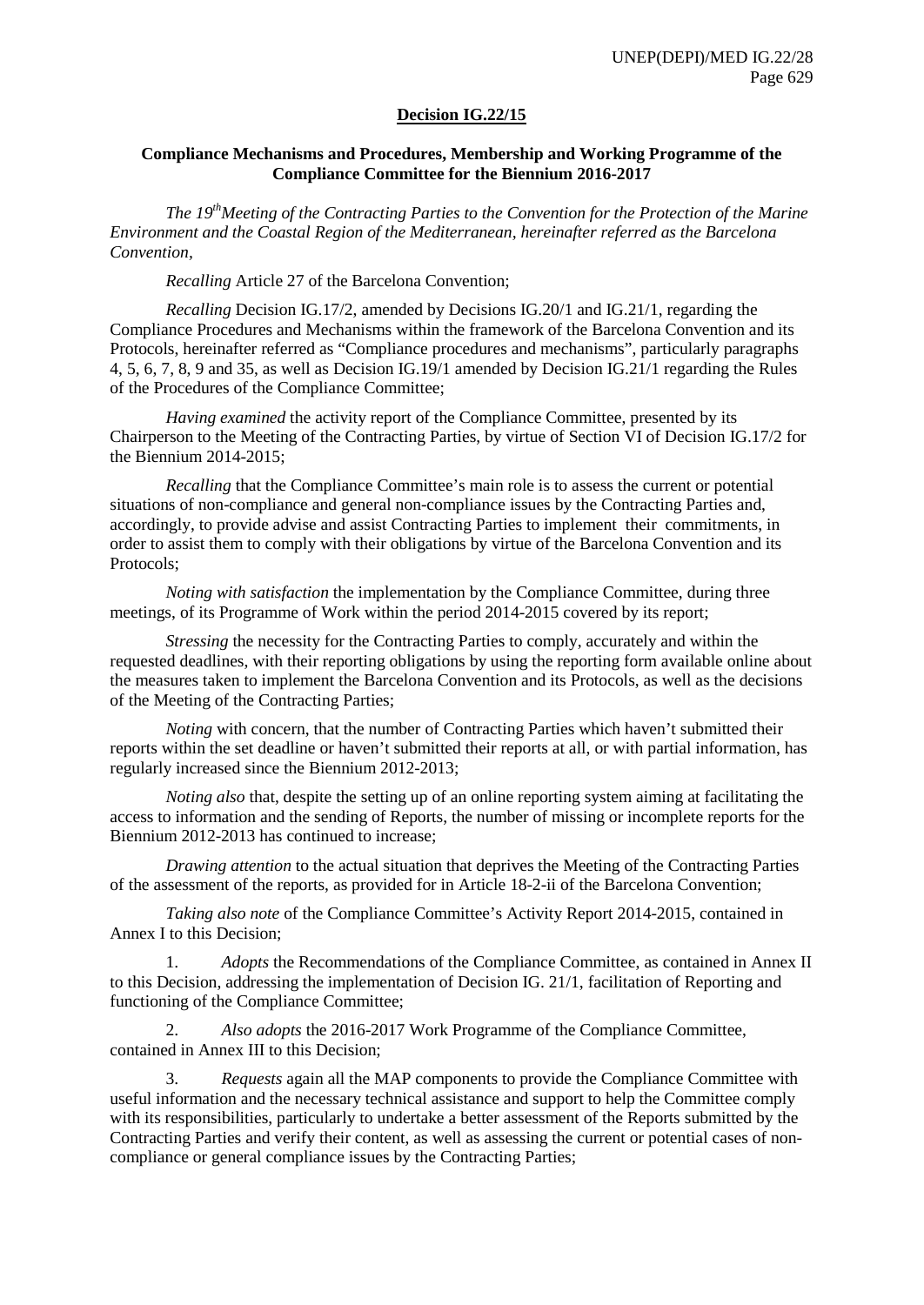#### UNEP(DEPI)/MED IG.22/28 Page 630

4. *Invites* the Compliance Committee to examine in accordance with paragraph 17, subparagraphs b) and c), of the Compliance Procedures and Mechanisms, the general issues related to compliance, particularly the recurrent problems of non-compliance with these obligations;

5. *Elects and*/*or renews* the Compliance Committee members and alternate members as presented in Annex IV of the present Decision, in accordance with the Procedures set by virtue of Decision IG.17/2 related to Compliance Procedures and Mechanisms as amended by Decision IG.20/1.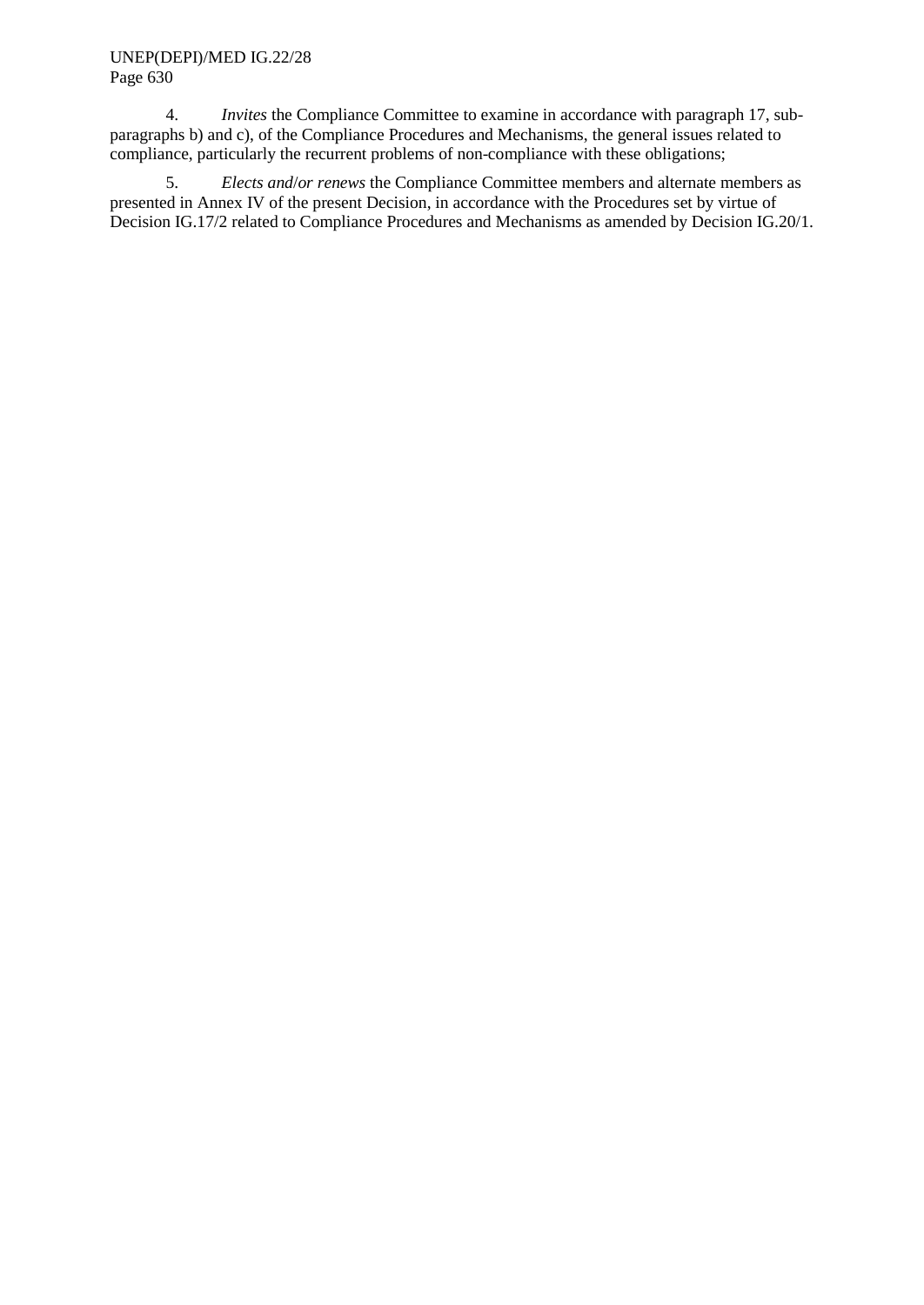**Annex I**

**Compliance Committee Activity Report 2014-2015**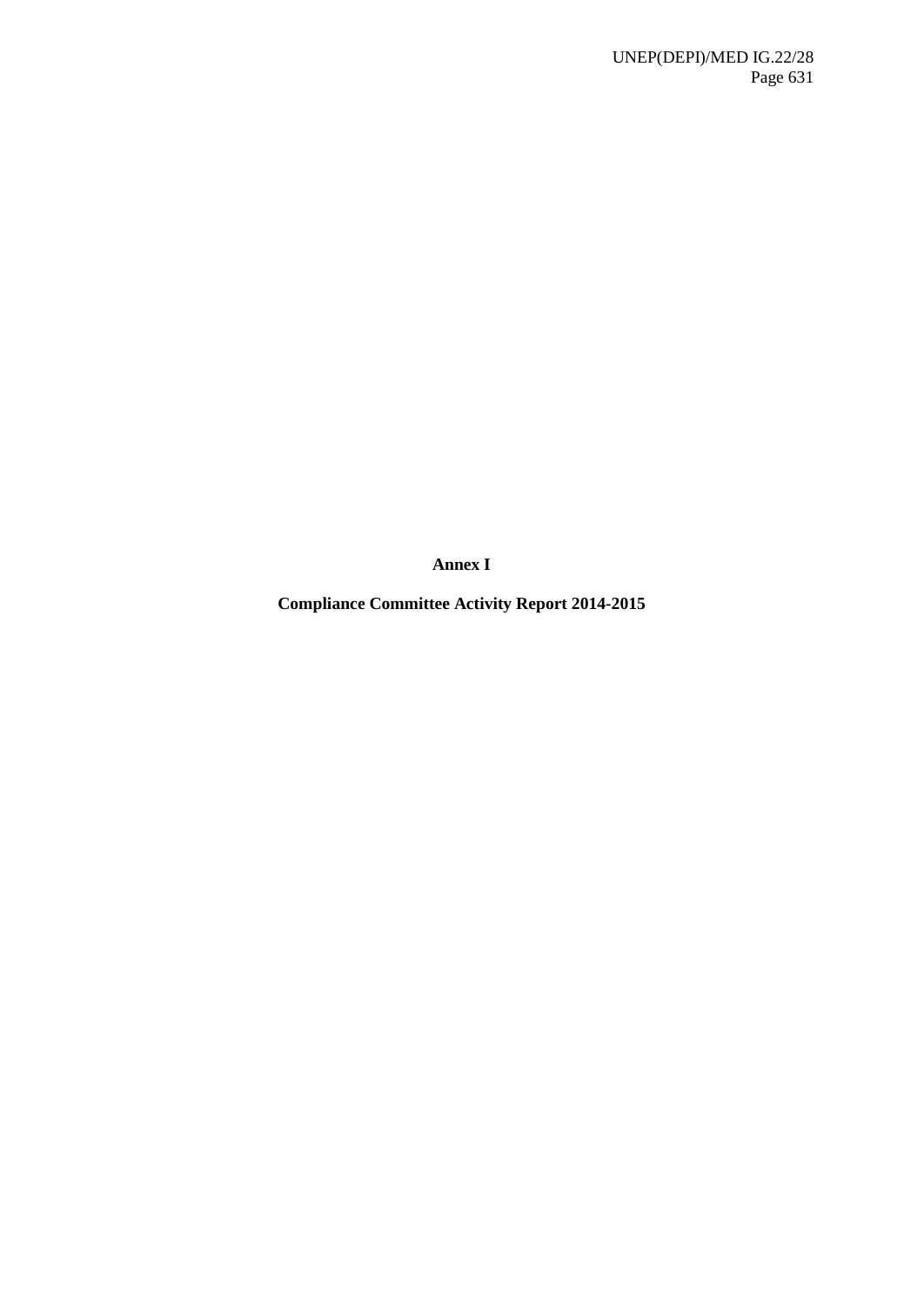# **I. Introduction**

1. By its Decision IG. 17/2, the 15<sup>th</sup> Meeting of the Contracting Parties to the Barcelona Convention and its Protocols, held in Almeria in January 2008, adopted the Procedures and mechanisms on compliance with the aim of promoting the implementation of and compliance with the obligations of the Barcelona Convention and its Protocols. By the same Decision, the Meeting of the Contracting Parties created a Compliance Committee and agreed its composition. The Committee's Rules of Procedure specifying its operation were adopted by Decision IG. 19/1 of the Sixteenth Meeting of the Contracting Parties in 2009. By Decision IG. 21/1, the Eighteenth Meeting of the Contracting Parties asked the Compliance Committee to prepare a report on its activities, including its finding and conclusions to be presented at the Nineteenth Meeting.

2. Pursuant to Decision IG. 21/1, the Eighteenth Meeting of the Contracting Parties adopted the Compliance Committee's Programme of Work for the 2014-2015 Biennium. This Programme provided for an assessment of any potential referrals made by the Contracting Parties in accordance with paragraphs 18 and 19 of the Procedures and mechanisms on compliance, and an analysis of general issues of non-compliance in applying the Procedures and mechanisms on compliance, based on the national reports submitted by the Contracting Parties during the 2012-2013 Biennium. It also included an assessment of any issues referred to the Committee by the Secretariat in accordance with paragraph 23 of the Procedures and mechanisms on compliance, along with an analysis of any thematic issues requested by the Meeting of the Contracting Parties under paragraph 17 (c) of the Procedures and mechanisms on compliance, including an in-depth examination of the issues raised by MAP Components on the application of the Protocols. Finally, the biennial Programme invited the Committee to analyze any proposals to strengthen its role within the framework of the Barcelona Convention and its Protocols and to examine the possible difficulties in interpretation of the provisions of the Protocols, for consideration at the Meeting of the Contracting Parties.

# **I.1 Functions of the Compliance Committee**

3. The Committee placed great importance on ensuring that the specific facilitating role of the compliance mechanism, underscored by paragraph 1 of the Procedures and mechanisms on compliance, was fully understood by the Contracting Parties. Indeed, it was vital that they regarded the role of the Compliance Committee solely as being to advise and assist the Contracting Party concerned. Such an understanding will establish the necessary trust between the Committee and the Contracting Parties. The central role assigned to the Committee was to be primarily to facilitate the implementation of and compliance with the Barcelona Convention and its Protocols, taking into account the specific situation of each of the Contracting Parties. To this end, the Committee was mandated to establish close, constructive cooperation with all the Contracting Parties and as such, to provide all necessary assistance and advice to help them overcome any problems associated with the application of the various legal instruments of the MAP/Barcelona Convention System.

#### **I.2 Modalities of referrals to the Compliance Committee**

- 4. The Compliance Committee is empowered to intervene in four cases:
	- a) Firstly, it may deal with a referral made by a Party regarding their own situation of noncompliance, where a Party deems that despite their efforts they are unable to comply fully with their obligations under the Convention and its Protocols.
	- b) Secondly, it may also intervene at the request of a Party affected by another Party's situation of non-compliance.
	- c) The Committee may intervene at the request of the Secretariat, where the latter has identified potential difficulties encountered by a Contracting Party in complying with its obligations under the Convention and its Protocols.
	- d) According to Decision IG. 21/1, the Compliance Committee is also empowered to intervene on its own initiative. In accordance with article 23bis of the Procedures and mechanisms on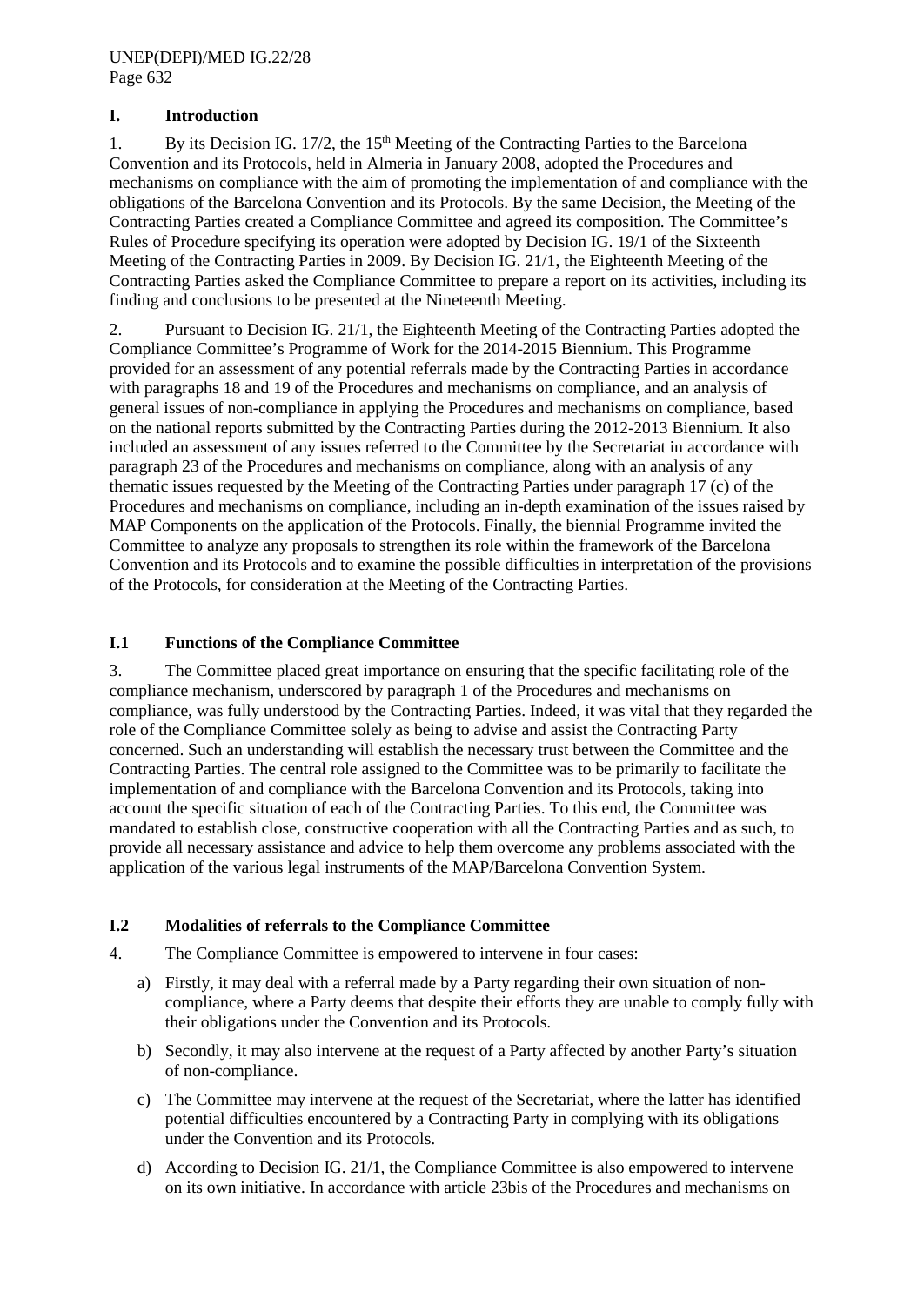compliance, the Committee may examine, on the basis of the biennal activity reports or in the light of any other relevant information, any difficulties encountered by a Contracting Party in the implementation of the Convention and its Protocols. The Committee may ask the Party concerned to provide all additional information and the Party concerned shall have a period of two months to respond.

5. The Committee may also be asked to make decisions on general issues of compliance with and application of the Convention and its Protocols, or any other issue submitted to it by the Meeting of the Contracting Parties.

## **II Activities Report of the Compliance Committee during the 2014-2015 Biennium**

6. In accordance with paragraph 31 of the Compliance Procedures and mechanisms, the Compliance Committee has been asked to prepare a report of its activities to be submitted for consideration by the Nineteenth Meeting of the Contracting Parties. During the 2014-2015 biennium the Compliance Committee has met three times, respectively in Split, Croatia (27-28 November 2014) and in Athens (21-22 May and 22-23 October 2015). The present report, addressing the activities undertaken during the 2014-2015 biennium, was reviewed at the eleventh meeting of the Compliance Committee. The Activity Report, together with its conclusions, measures and recommendations, were adopted by consensus.

7. During the biennium, the Committee addressed the following issues:

### **II.1 Specific issues of non-compliance**

### **II.1.1 Referrals to the Committee by the Contracting Parties for non-compliance**

8. As in the previous biennium, it should be noted that during the 2014-2015 Biennium no cases of non-compliance were submitted to the Compliance Committee. The Committee noted however that the review of national reports submitted by the Contracting Parties under Article 26 of the Barcelona Convention was a key element in identifying the implementation of the Barcelona Convention and its Protocols by the Contracting Parties and that the breach of this reporting obligation puts a "defaulting" Party in a situation of non-compliance.

# **II.1.2 Issues Referred to the Committee by the Secretariat**

9. No issues were referred to the Compliance Committee by the Secretariat under paragraph 23 of the Procedures and mechanisms for compliance, regarding difficulties faced by the Contracting Parties in fulfilling their obligations within the framework of the Barcelona Convention and its Protocols. The Committee wishes to recall that the report form is an appropriate means by which the Secretariat can verify whether the Contracting Parties have incorporated into their national legislation and/or applied the provisions of the Barcelona Convention and its Protocols. The Secretariat's role can be instrumental in analyzing these reports to assist and facilitate the work of the Compliance Committee.

#### **II.2 Analysis of general issues of non-compliance**

### **II.2.1 Review of national reports submitted by the Contracting Parties in accordance with Article 26 of the Barcelona Convention**

10. Pursuant to Article 26 of the Barcelona Convention, the Contracting Parties shall transmit to the Secretariat the legal, administrative or other measures taken by them for the implementation of the Barcelona instruments. The Committee took note of a Synthesis Note prepared by the Secretariat of the national reports submitted for the 2012-2013 Biennium, which highlights certain deficiencies concerning the reporting exercise required of the Contracting Parties. As of 25 September 2015, only 11 out of the 22 Contracting Parties have submitted their 2012-2013 national reports to the Secretariat. The Committee asked the Secretariat to continue collaborating with the Contracting Parties concerned in providing further clarifications. On this basis the Secretariat should update the Synthesis Note in an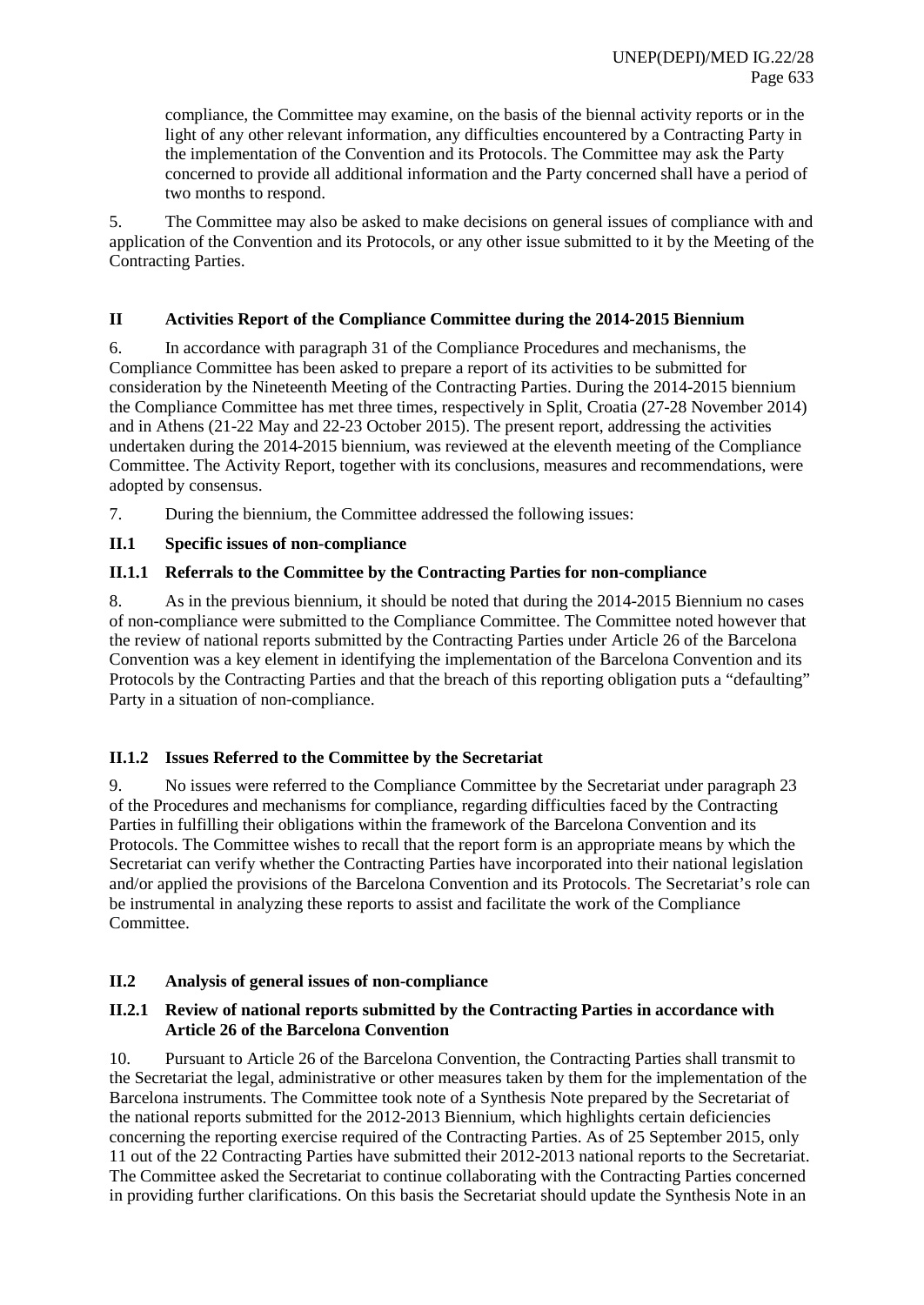effort to bring up to date the picture regarding the Contracting Parties, for submission at the next Compliance Committee meeting.

11. The Committee expressed its concern that to date 11 Contracting Parties have not yet submitted their reports for the 2012-2013 Biennium. The Committee considered that a full and effective exercise of its functions is directly related to compliance by the Contracting Parties with their obligation to submit their respective reports to the Secretariat. Therefore, it emphasized the need for all Contracting Parties to ensure that they meet the deadlines set for their reporting obligations. Compliance with this requirement under Article 26 of the Convention determines to a great extent the credibility and effectiveness of the compliance mechanism established by consensus by the Contracting Parties themselves.

12. In those circumstances a letter was sent by the Secretariat to the Contracting Parties which didn't submit their reports for the Biennium 2012-2013. The Committee brought to the attention of the Contracting Parties the possibility to receive financial aid from the Secretariat to facilitate the obligation to submit their reports.

13. The Committee decided to address a letter to the President of the Bureau of the Barcelona Convention, asking for the Bureau's cooperation in following up on the implementation of Decision IG. 21/1 and the actions the Bureau envisaged to undertake to ensure the implementation of the said Decision; also informing the Bureau of the actions the Committee would undertake, including the organization of informative sessions with the representatives of the concerned Contracting Parties at the occasion of the next meeting of the Committee «back-to-back» with the meeting of MAP Focal Points, scheduled in May 2015.

14. As a response, a letter co-signed by the President of the Bureau and the Chairperson of Compliance Committee was sent to the MAP Focal Points of the Contracting Parties concerned in April 2015.

15. The Committee also addressed a letter co-signed by the President of the Bureau and the Chairperson of the Committee to four Contracting Parties (Albania, Libya, Malta, and Slovenia) which didn't submit their reports for the Biennium 2008-2009 and 2010-2011 inviting them to participate in an informative session with the Committee.

16. The Compliance Committee noted with concern that the three Contracting Parties (Albania, Libya, Malta) invited to participate in the informative session held during the tenth Compliance Committee Meeting did not respond to the invitation.

17. The Compliance Committee took note of the information and motivations provided in person by the Representative of the Government of Slovenia, to explain the difficulties faced by his country in its exercise of reporting obligation, referring to the content of the Decision IG. 21/1 adopted by COP 18, and to understand the reasons of the delay in the implementation of the above mentioned Decision.

18. The Compliance Committee, recalling Decision IG. 21/1, agreed about the initiatives to be undertaken to ensure its implementation by the Contracting Parties concerned and therefore, to send letters of formal notice signed by the Chairperson of the Compliance Committee (31 July 2015) to the relevant competent Ministers (copying their respective MAP Focal Points) of the Contracting Parties concerned informing them that if this obligation would not be fully complied with, the Compliance Committee would consider starting the procedure under Article 23bis of Decision IG. 17/2. These letters were addressed,

*a) to the Government of Slovenia, recalling the Decision IG. 21/1, thanking for the participation at the informative session and asking to confirm their commitment and to fully comply with the obligations concerning submission of Reports by the end of December 2015,* 

*b) to the Governments of Malta and Libya, noting with concern that they did not participate nor reply to the invitation to participate at the informal session; asking to implement its content and to fully comply with the obligations concerning submission of Reports within two months of the date that the letter would be issued;*

*c) to the Government of Albania, thanking for submission of their 2010-2011 report, noting that they did not participate at the informative session and recalling their responsibility to*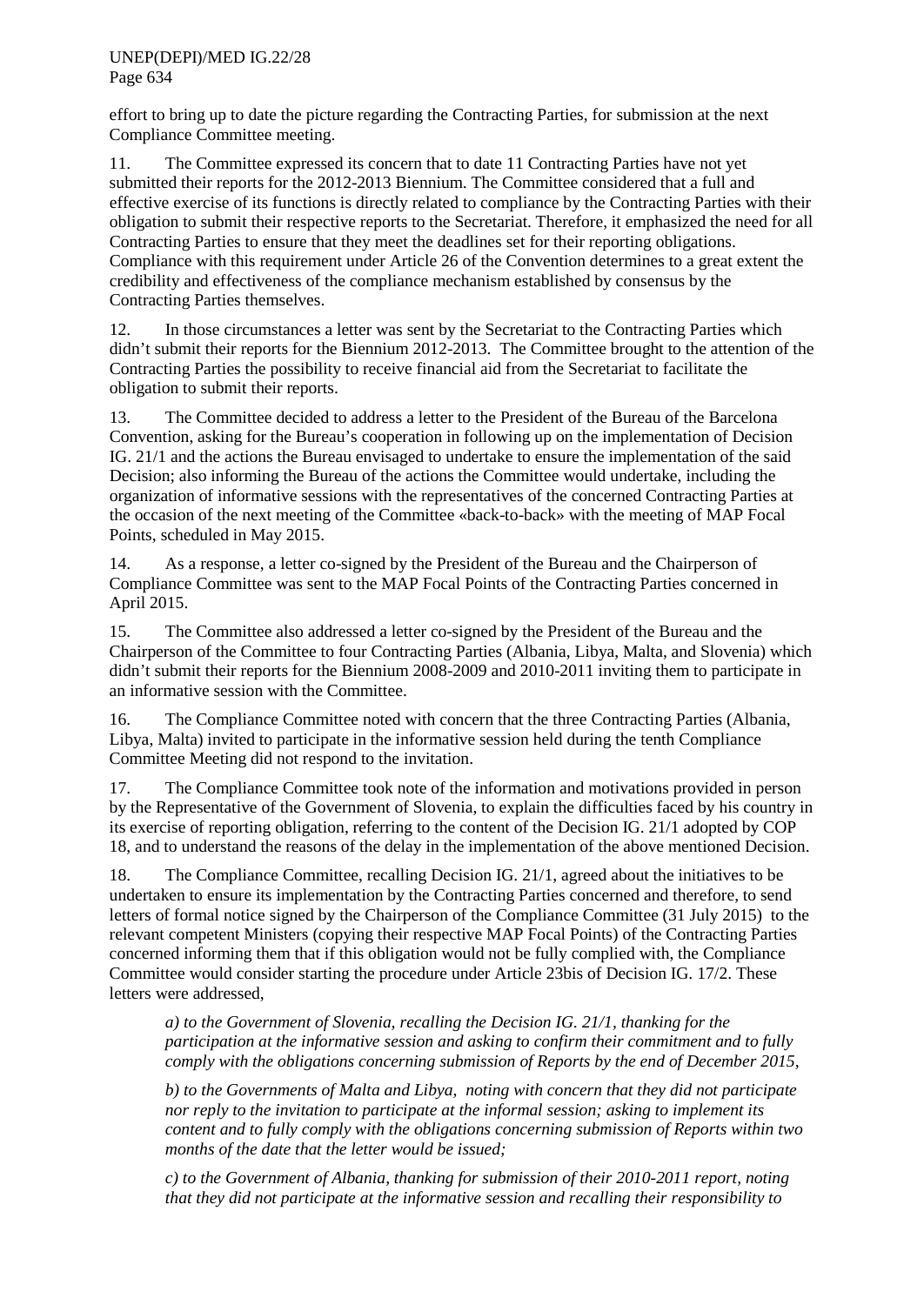*fully comply with the obligation under Article 26 of the Barcelona Convention concerning submission of Reports;*

*c) to the Governments of Algeria, Monaco, Syria and Tunisia, asking them to fully comply with the obligations concerning submission of Reports within two months of the date that the letter would be issued.*

### **II.2.2 Ways to improve the reporting process by Contracting Parties in application of Article 26 of the Barcelona Convention**

19. The Committee regretted that the conclusions of the Recommendation annexed to its activity report submitted to the Eighteenth Conference of the Parties for the Biennium 2012-2013 have not lead to any impact, although they were approved by the Eighteenth Conference of the Parties in Decision IG. 21/1.

20. The significant disparities between the reports received in relation both to the form used and the nature, quantity and presentation of the data is another issue of concern. It is of great importance to the Committee that the reports of the Contracting Parties be completed in a standard format, particularly the technical sections, in order to enable the Committee to undertake a meaningful evaluation of their compliance with the obligations under the Barcelona Convention and its Protocols.

21. Some positive developments were noted by the Secretariat: since January 2013, the Contracting Parties have had the option of submitting their reports online and all of the 2012-2013 submitted reports have been submitted using the standardized reporting form. The progressive use of this reporting system by the Contracting Parties allows for a comparative approach to the information provided and a quantitative analysis of data. There is a need for a more uniform presentation of reports. For this reason, the Compliance Committee calls upon all Contracting Parties to use the online reporting form systematically for the 2014-2015 Biennium. To date, all Contracting Parties that reported have used the new on-line reporting format. This real increase compared to the previous biennium is encouraging and should continue. This new reporting format makes it easier to update and compare information as, unlike the previous system, it enables a quantitative analysis to be made.

22. The majority of reports identify recurring problems mainly related to a lack of efficient and effective regulatory and/or administrative frameworks, limited human, technical and financial capacity and a lack of management, as well as a shortage of inter-sectoral cooperation: these constraints impede the completion of a full reporting exercise for certain Protocols. In this respect, the Compliance Committee encourages Contracting Parties that encounter difficulties in drafting their report to make contact with the Secretariat, which will provide any necessary technical assistance.

23. Several initiatives proposed by the Committee to improve the reporting process concern the development of guidelines to assist Contracting Parties to better focus the information they provide and to identify particular difficulties relating to the misinterpretation of questions, and also to seek the potential harmonization of the reporting system. At its sixteenth meeting, the Committee expressed the need to define the guidelines and common criteria for evaluating the 2010-2011 reports with a view to identifying actual or potential cases of non-compliance. An initial review of these draft guidelines was examined by the Committee at its seventeenth meeting. The completion of this draft is included in the Programme of Work for the next Biennium 2016-2017.

# **II.2.3 Submission of reports by the Contracting Parties (Biennium 2012-2013)**

24. Preliminary observations have been made by the Secretariat about the three reports submitted on October 2014, by Turkey, Bosnia and Herzegovina and the European Union. Since that date, five new online reports were received by the Secretariat (Cyprus, Croatia, Greece, Lebanon and Morocco). The assessment underlined that, regarding Turkey and Bosnia and Herzegovina specifically, the reports repeatedly listed the implementation difficulties related, in particular, to limitations in their technical and financial capacities, insufficiency of human and administrative resources and lack of inter-sectorial coordination.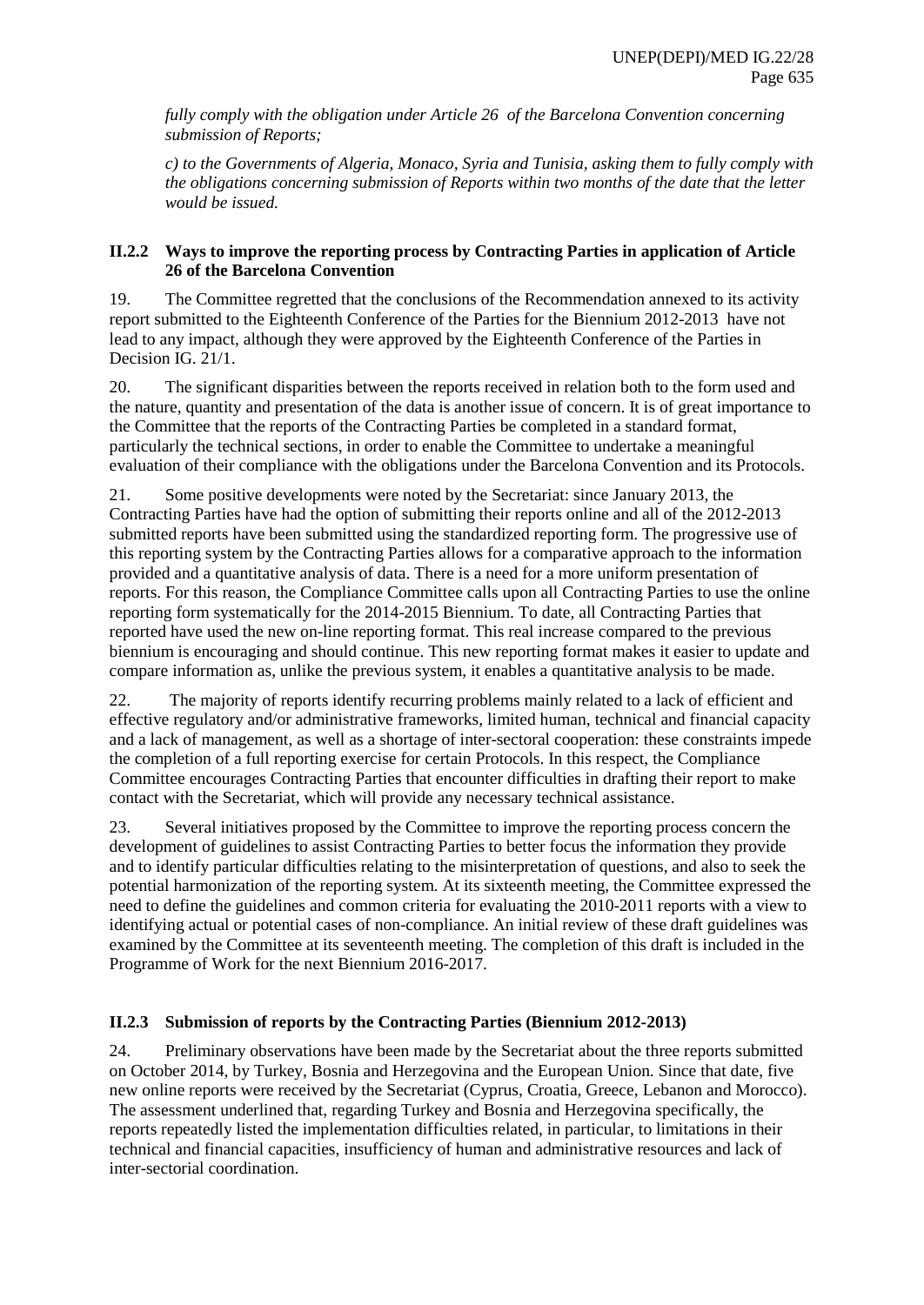25. Additional information regarding the implementation of the Barcelona Convention and its Protocols was to be provided by Turkey, Bosnia and Herzegovina and the European Union, in accordance with Point 2 bis of Section V of Decision IG. 17/2 modified by Decision IG.21/1.

26. In this context, a letter, in accordance with Article 23 of Section V of Decision IG.17/2, was sent by the Secretariat to the three Contracting Parties (Bosnia and Herzegovina, Turkey and European Union) which submitted their periodic reports in line with Article 26 of the Convention within the Biennium 2012-2013, to request additional information.

27. At the tenth meeting of the Compliance Committee, a working document was presented by the Secretariat relating to the assessment of eight reports submitted by the Contracting Parties (Cyprus, Croatia, France, Greece, Italy, Lebanon, Morocco and Montenegro). It underlined, first, that all these Parties have used the online reporting format to submit their report, which represents a significant progress in comparison with the previous biennium. It also indicated that several Contracting Parties haven't submitted any report regarding all legal instruments and that some reports do not provide information about technical and implementation aspects of the Protocols. Finally, it underscored the fact that several reports highlighted recurrent difficulties encountered by the Contracting Parties in the implementation of Protocols related, in particular, to the absence of a political and regulatory framework, limited technical and financial capacities, insufficient human resources, an often inappropriate administrative management set –up and, finally, poor inter-ministerial cooperation

28. The Secretariat submitted to the Compliance Committee at its eleventh meeting a crosssectoral note for the assessment of reports submitted to date in order to identify potential issues of noncompliance. The Compliance Committee, having welcomed the updates on the reports submitted by the Contracting Parties, requested the Secretariat to continue the assessments with the active and operative involvement and cooperation of the competent MAP Components, asking the Contracting Parties for more information as needed, and to prepare a Synthesis Note on the status of implementation of the obligations under article 26 of the Barcelona Convention and on the reports received for the 2012-2013 biennium, i.e. undertaking an analysis of information provided in the national reports in order to draw up a report describing the overall situation underlining and referring the matter of actual or potential situation of non-compliance to be considered by the Compliance Committee.

29. The Committee requested the Secretariat to remind all the Contracting Parties of the possibility of requesting financial support to facilitate their obligation to submit their reports.

# **II.2.4 Draft revised report Format of the Barcelona Convention and its Protocols**

30. The Committee questioned the usefulness of the information gathered via the reports. The Committee deemed it necessary to obtain clarification regarding the missing technical information. Following the proposition of the Committee mentioned in its activity report for the Biennium 2010- 2011, the Eighteenth Meeting of the Conference of the Parties, by virtue of its Decision IG. 21/1, asked the Secretariat to prepare, in consultation with the Compliance Committee, a simplified and practical draft report format of the Barcelona Convention and its Protocols to be submitted for review and adoption by the Nineteenth meeting of the Contracting Parties.

31. The Committee regretted the incomplete information provided and the general nature of responses to the Questionnaire and considered that a review of the validity of the Questionnaire cannot be avoided. It appeared, in actual fact and in light of the responses from the Contracting Parties, that the report form is still complex and repetitive in its content. The Committee recommended simplifying it and at the same time requesting the necessary explanations where a Contracting Party answers negatively, designing more suitable content for the resource allocation section, and strengthening and clarifying the effectiveness section. For the time being, it recommended drafting guidelines for using the Questionnaire in the form of an explanatory note for the Contracting Parties, in order to clarify how the Questionnaire should be used. The finalization of this explanatory note to the Questionnaire format for Contracting Parties is also included in the Committee's Programme of Work for the 2016- 2017 Biennium.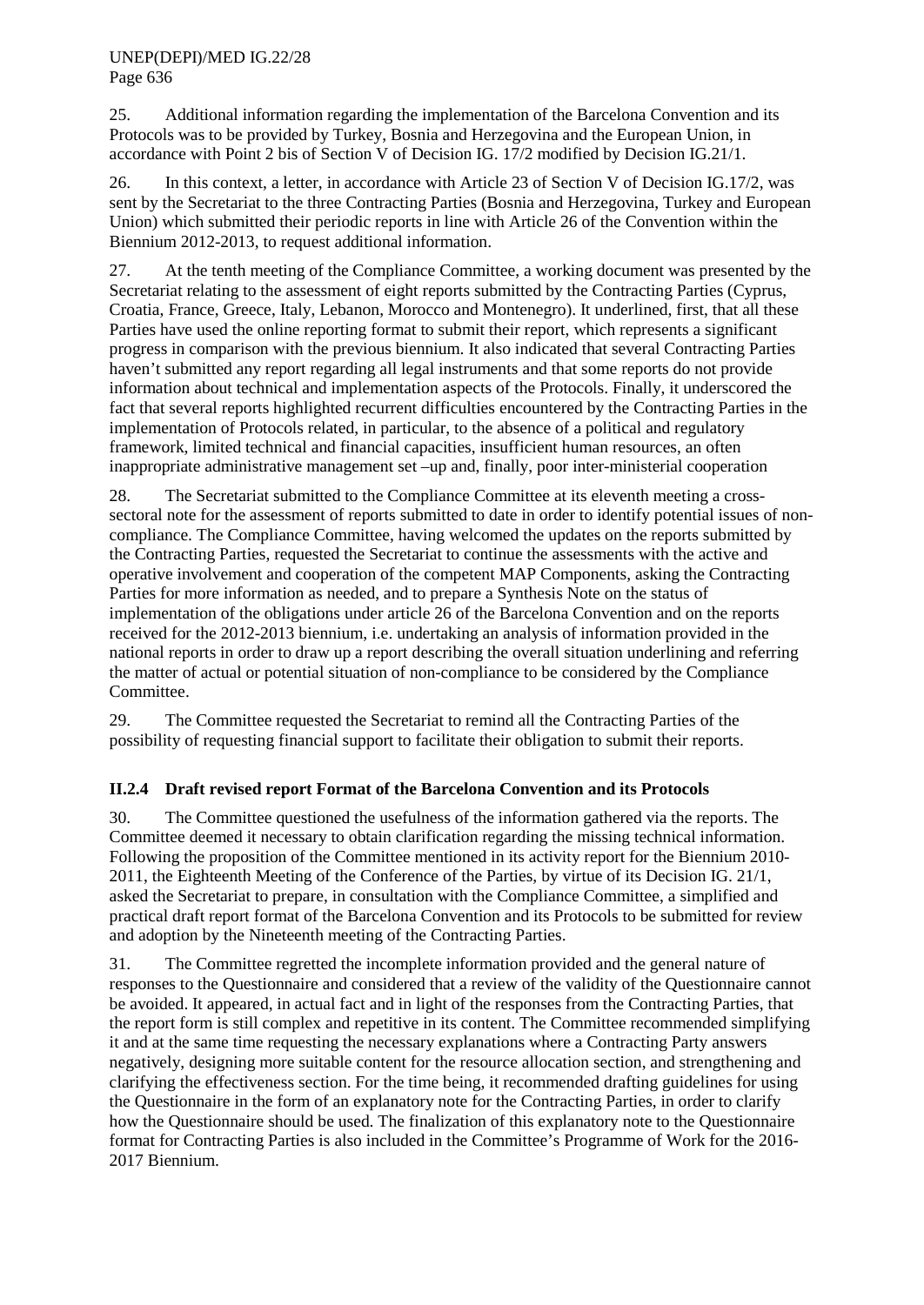### **II.2.5 Criteria and Guidelines for the evaluation of reports to identify the current or potential situations of non-compliance**

32. On this basis, the Committee prepared Guidelines for the evaluation of Reports to identify actual or potential cases of non-compliance, based on common criteria/indicators establishing a common set of requirements for the evaluation of compliance by Contracting Parties with the provisions of the Barcelona Convention and its related Protocols, as well as Decisions, Recommendations, measures, Programs and Action Plans adopted by the Contracting Parties, aiming to standardize the evaluation of Reports submitted by the Contracting Parties. The definition of criteria and indicators or guidelines for the evaluation of reports will have an important value in assisting the Compliance Committee and the Secretariat in carrying out the report evaluations. The Committee requested through the Secretariat the support of the MAP components for the finalization of the work carried out.

### **II.2.6 Relationship of the Compliance Committee with the Bureau of the Barcelona Convention.**

33. Pursuant a request of the Compliance Committee, the Secretariat sent a letter to the President of the Bureau to invite a representative of the Compliance Committee to take part as an observer in the forthcoming meeting of the Bureau regarding the issues pertaining to the Committee. The President of the Bureau agreed on this proposal and invited the Chairperson of the Compliance Committee at its Seventy-ninth meeting of the Bureau, held in Ankara on 3-4 February 2015.

34. During the cited meeting, three propositions were submitted by the Chairperson of the Compliance Committee to the members of the Bureau. The first proposal related to the presence of a representative of the Committee as an observer to meetings of the Bureau regarding non-compliance issues to strengthen cooperation and collaboration between the Compliance Committee, the Bureau and the Secretariat; the second one referred to the amendment of Article II, paragraph 3 of the Terms of Reference of the Barcelona Convention by the addition of a compliance criterion to the election of the Bureau members; lastly, the third proposition concerned the adoption of a provision for the specific and dedicated regular support to the Compliance Committee, to help it carrying out its mandate at the best and the related need for appropriate financial and human resources.

# **II.2.7 Implementation of the reform of the power of initiative granted to the Compliance Committee**

35. At the request of the Compliance Committee, the Secretariat presented the information document (UNEP(DEPI)/MED CC.10/Inf.10) related to the power of initiative of the Compliance Committee. This new prerogative was granted to the Committee by the Eighteenth Meeting of the Contracting Parties by adding paragraph 2a to Section V of Decision IG.17/2. It enables the Committee to examine, on the basis of biennial activity reports or in the light of all other relevant information, the difficulties encountered by a Contracting Party in the implementation of the Barcelona Convention and its Protocols and to ask it to provide any complementary information. The Secretariat's document underlined that this new competence reinforces the action of the Committee and facilitated a direct link between the Committee itself and the Contracting Party concerned by the non-compliance case. This document also underlined that this new power of referral granted to the Committee was independent from that of the Secretariat.

# **II.2.8 Presentation of draft Recommendations to submit for adoption to the nineteenth Meeting of the Contracting Parties**

36. The Compliance Committee, based on the results of discussions and decisions adopted during the 2014-2015 biennium and with the view to implement its mandate over the next biennium 2016- 2017, decided to adopt three groups of Recommendations for the consideration of the Nineteenth Meeting of the Contracting Parties. These Recommendations refer to the following issues: a) the follow-up on the implementation of Decision IG. 21/1, in particular as related to the Parties that have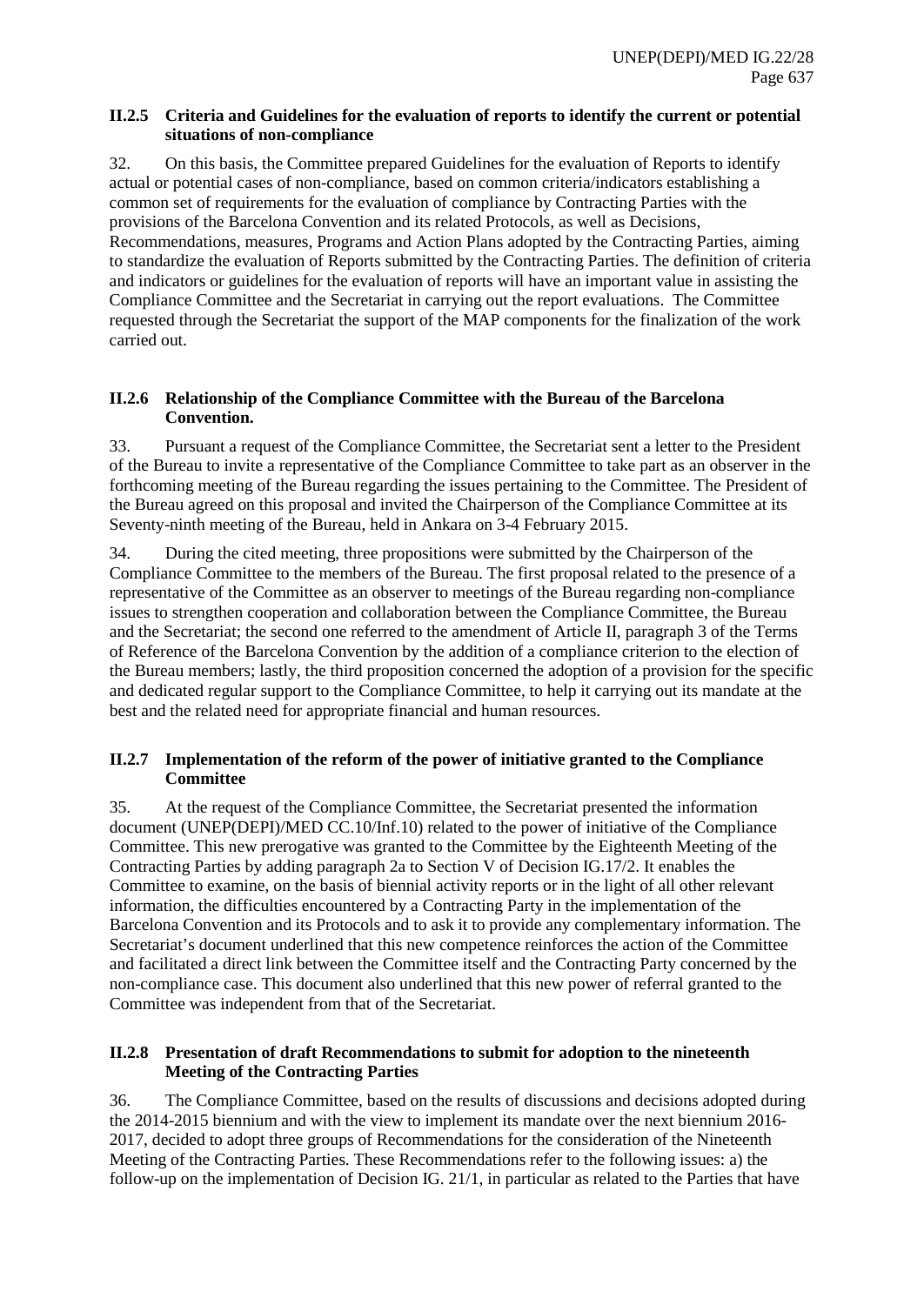not submitted Reports; b) the reporting obligation under Article 26 of the Barcelona Convention; and lastly c) the functioning of the Compliance Committee.

# **III. Programme of Work of the Compliance Committee for the 2016-2017 biennium**

38. At its eleventh meeting, the Compliance Committee adopted its Programme of Work for the 2016-2017 Biennium. This Programme of Work revisited several points from its previous 2014-2015 Programme, which constitute the core of the Compliance Committee's functions, namely the examination of any referrals by the Contracting Parties, issues referred to the Committee by the Secretariat or the examination of thematic issues under paragraph 17 (c) of the Procedures and Mechanisms on compliance, the drafting and adoption of the report and the recommendations of the Committee.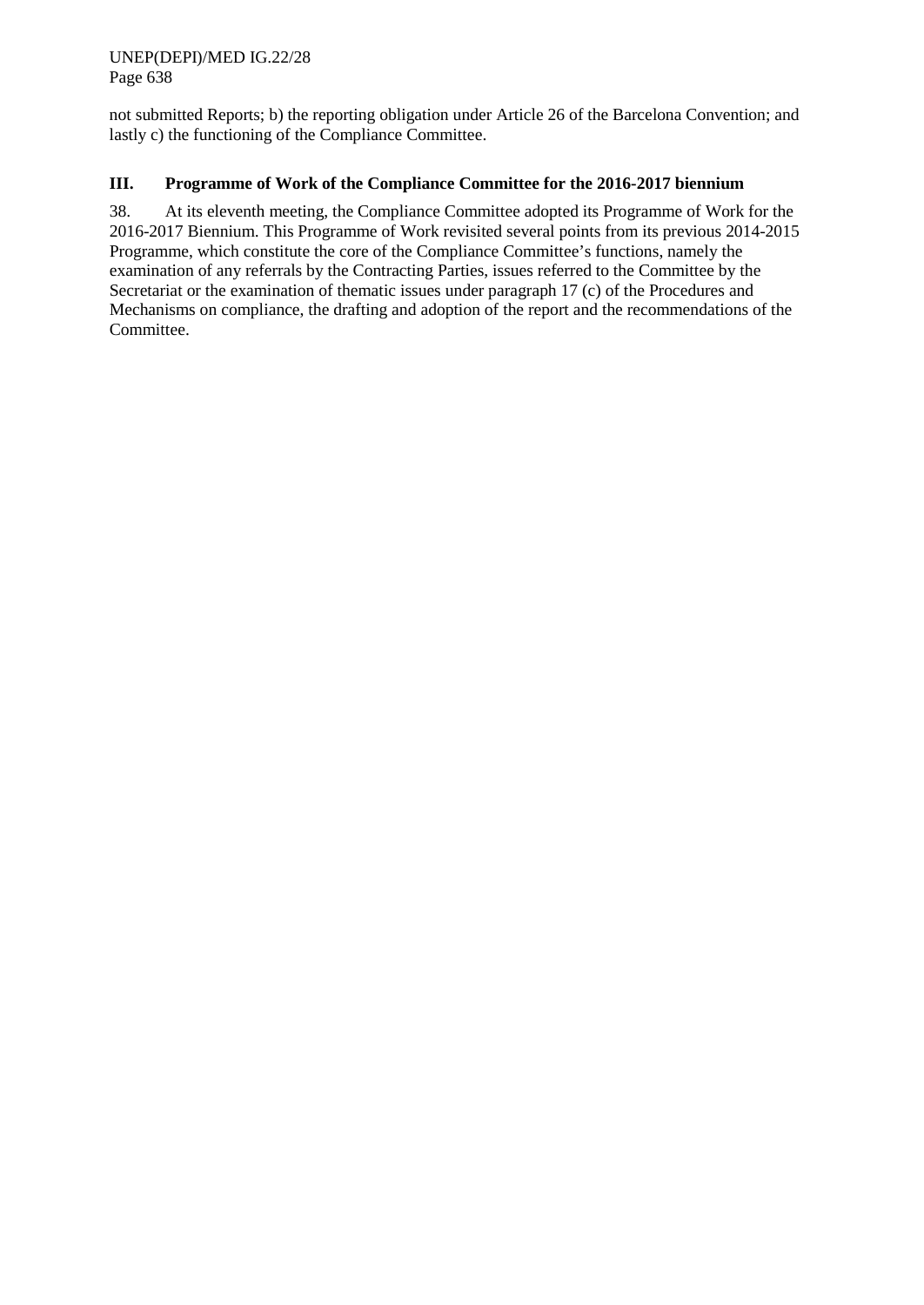### **Annex II**

#### **Recommendations of the Compliance Committee**

**The Compliance Committee calls on the Contracting Parties to the Barcelona Convention to take the necessary measures based on Section VII "Measures" of Decision IG.17/2 "Procedures and Mechanisms on Compliance under the Barcelona Convention and its Protocols", in particular on:**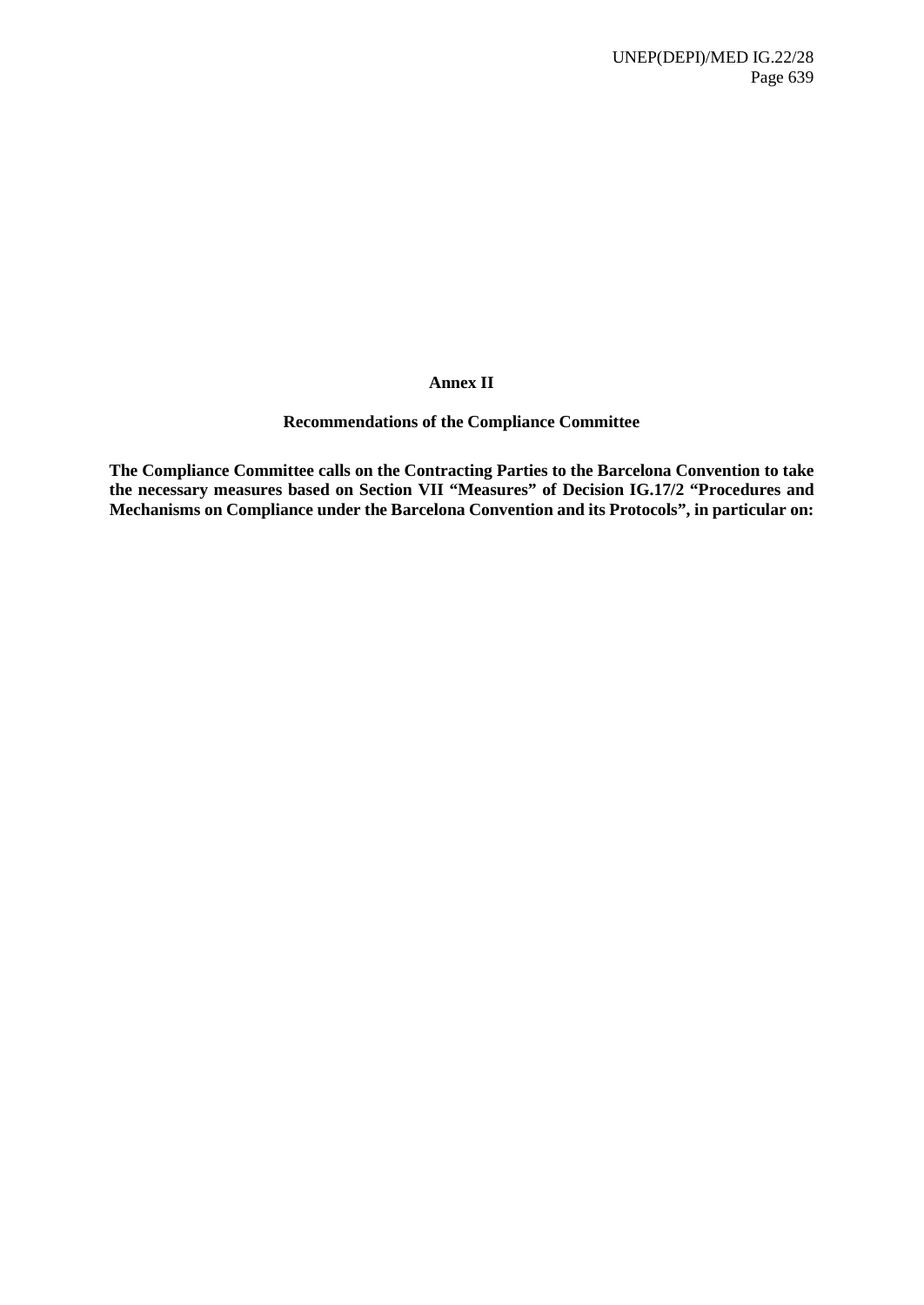### **A - Follow-up on the implementation of Decision IG. 21/1 of the Eighteen Ordinary Meeting of the Contracting Parties regarding the Parties that have not submitted Reports.**

- 1. To take into account the specific situation of each Contracting Party in the assessment of follow-up measures to take in conformity with paragraph 1 of Decision IG. 17/2, also applicable in a case of non-compliance;
- 2. To urge the Contracting Parties concerned to respect their obligations to implement Decision IG. 21/1 in order to comply with Article 26 of the Barcelona Convention; in particular, the Governments of the Contracting Parties which repeatedly failed to abide by their reporting obligations who may receive a caution addressed by the Meeting of the Parties in accordance with paragraph 34 (a) of Decision IG. 17/2;
- 3. To amend Article II, para. 3 of the Terms of Reference of the Bureau of the Contracting Parties, adding a compliance criteria in electing the members of the Bureau; in particular, adding after the words "*and regular attendance at the meeting of the contracting Parties*" the following words "*and compliance with their reporting obligations under the Convention*.
- 4. To consider, pursuant to paragraph 33 (d) of the Compliance Mechanism and Procedures, the publication of cases of non-compliance, as concerns the non-submission of the national reports in accordance with Article 26 of the Convention by Contracting Parties, namely Algeria, Malta, Monaco and Tunisia, despite repeated communications by the Compliance Committee addressed to the Parties concerned on this matter.

# **B - Reporting under Article 26 of the Barcelona Convention.**

- 1. To instruct the Secretariat to develop a revised reporting format with a view to be simpler, shorter and avoid the duplication of information, taking into consideration comments of the Contracting Parties and the Compliance Committee. It should also allow more space for the Contracting Parties to provide information on difficulties faced during implementation;
- 2. To remind the Secretariat to address directly with the concerned Contracting Party any difficulties that may arise from the periodic Reports referred to in Article 26 of the Convention and any other reports submitted by the Parties;
- 3. To instruct INFO/RAC to ensure the online availability of the data included in the Reports in order to allow the accessibility and transparency of environmental information.

# **C - Functioning of the Compliance Committee.**

- 1. To decide the regular participation, as an observer, of the Chairperson of the Compliance Committee or her/his representative to the meetings of the Bureau of the Contracting Parties to better share the concerns related to compliance issues and follow up on the measures taken by the Contracting Parties in case of non-compliance, and in general to better strengthen cooperation and collaboration between the Committee, the Bureau and the Secretariat;
- 2. To establish the regular participation as observer of an appropriate representative of the Compliance Committee in those MAP Components meetings which are relevant to the work and mandate of the Compliance Committee;
- 3. To instruct the competent MAP Components to assure the needed support and technical assistance to the Compliance Committee to better evaluate the Reports;
- 4. To call upon the Secretariat to provide specific and dedicated regular support to the Compliance Committee to carry out its mandate at the best as well as the related need for appropriate financial and human resources.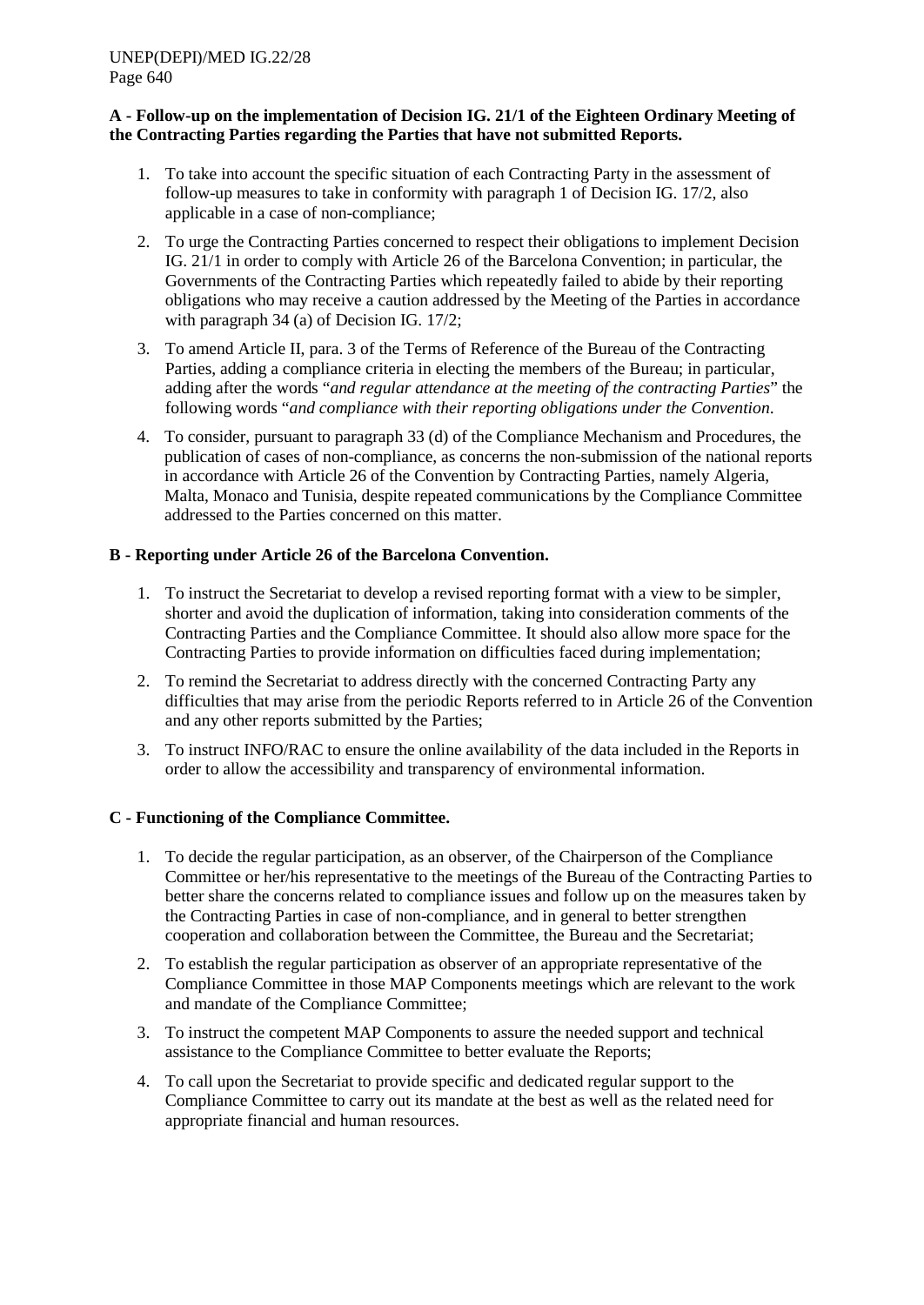**Annex III Programme of Work of the Compliance Committee for the Biennium 2016-2017**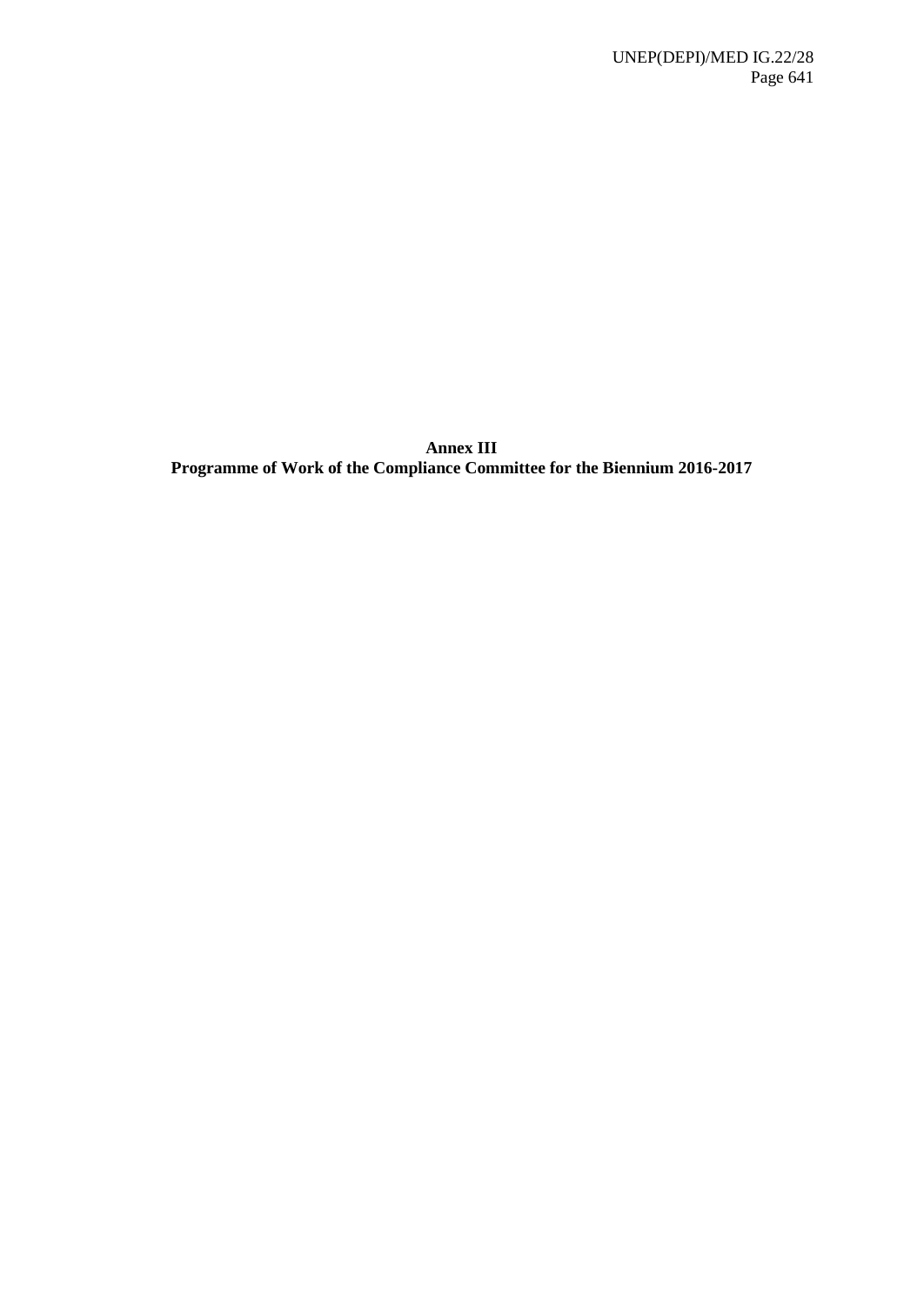### **Programme of Work of the Compliance Committee for the Biennium 2016-2017**

The Compliance Committee will carry out the following activities during the Biennium 2016-2017:

- 1. Examination of any referrals by the Contracting Parties in accordance with paragraphs 18 and 19 of the Procedures and mechanisms on compliance.
- 2. Examination of any referrals by the Secretariat in accordance with paragraph 23 of the Procedures and mechanisms on compliance.
- 3. Analysis, in accordance with paragraphs 17 (b) and (c) of the Procedures and mechanisms on compliance, of general issues of non-compliance arising out of the reports submitted by the Contracting Parties for the periods 2012-2013 and 2014-2015.
- 4. Consideration at the Committee's initiative, of any difficulties encountered by a Contracting Party in applying the Convention and its Protocols in accordance with paragraph 23 bis of the Procedures and mechanisms on compliance.
- 5. Analysis of broader issues requested by the meeting of the Contracting Parties in accordance with paragraph 17 (c) of the Procedures and mechanisms on compliance, including a detailed examination of the issues raised by MAP Components on the application of the Protocols.
- 6. Continuation of the examination of the proposals aimed at strengthening the Committee under the Barcelona Convention and its Protocols.
- 7. Follow up of determination of criteria of admissibility of relevant information sources (Article 23 bis of Decision IG. 17/2 related to the Initiative Power of the Compliance Committee).
- 8. Elaboration of an explanatory note for the revised reporting format of the Barcelona Convention and its Protocols (subject to adoption of the new format by the 19<sup>th</sup> Conference of Parties).
- 9. Analysis of the effectiveness of the application of the Procedures and mechanisms on compliance with the Barcelona Convention, taking into account the feedback from the Parties on the conditions under which the supporting role of the Committee could be improved.
- 10. Examination, in close coordination with the MAP Components, of possible difficulties in the interpretation of the provisions of the Protocols, for consideration at the Meeting of the Contracting Parties.
- 11. Provision of opinion on the assessment to be carried out by the Secretariat with the help of appropriate legal expertise, on the extent of the legally binding nature for the Contracting Parties of programmes of measures and their implementation timetables as adopted in the framework of the Protocols of the Barcelona Convention.
- 12. Development and adoption of the Activity report and recommendations of the Committee for the Biennium 2016-2017 for submission to the Twentieth Meeting of the Contracting Parties.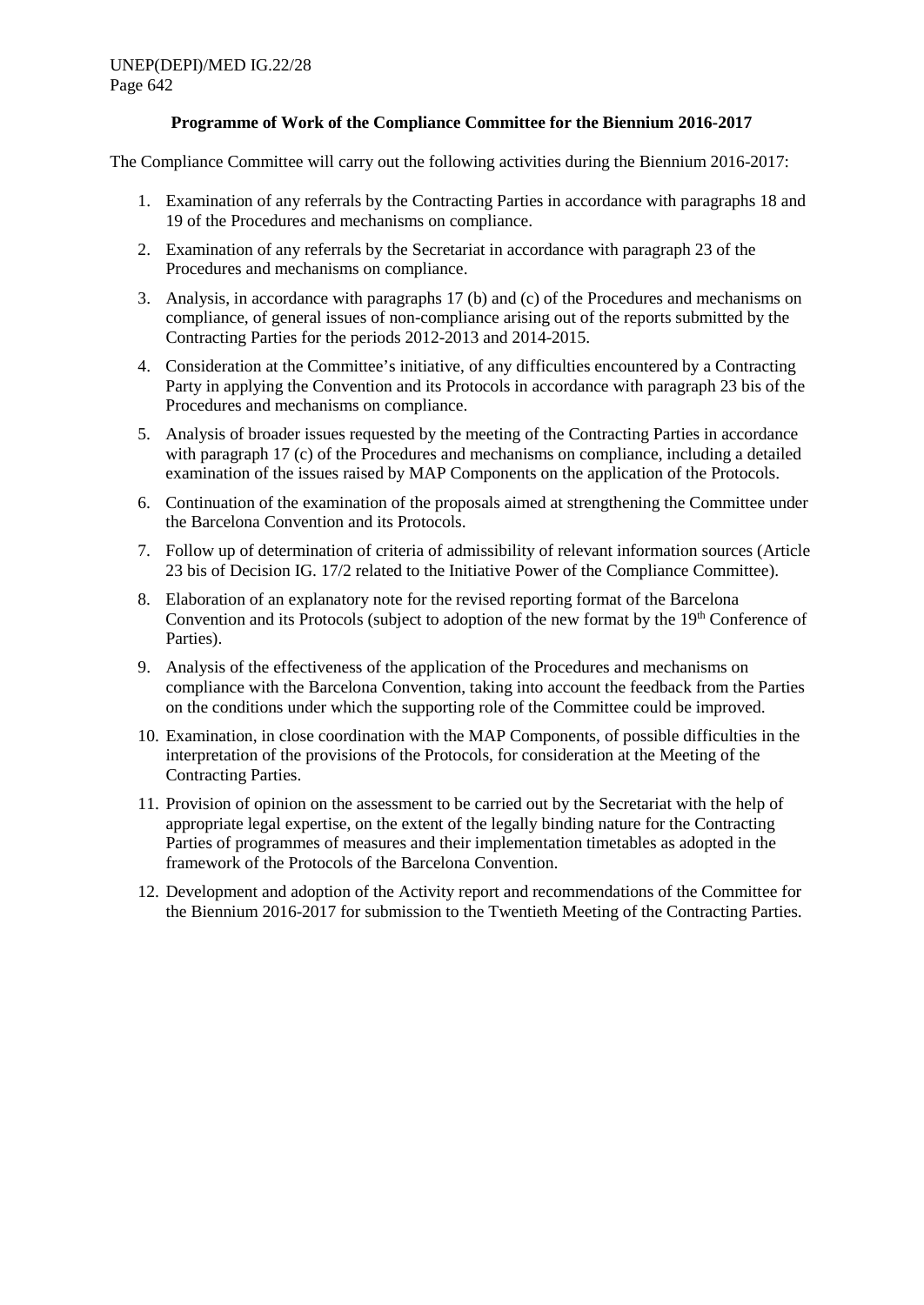**Annex IV**

**Members and alternate members of the Compliance Committee elected and/or renewed by the Nineteenth Meeting of the Contracting Parties**